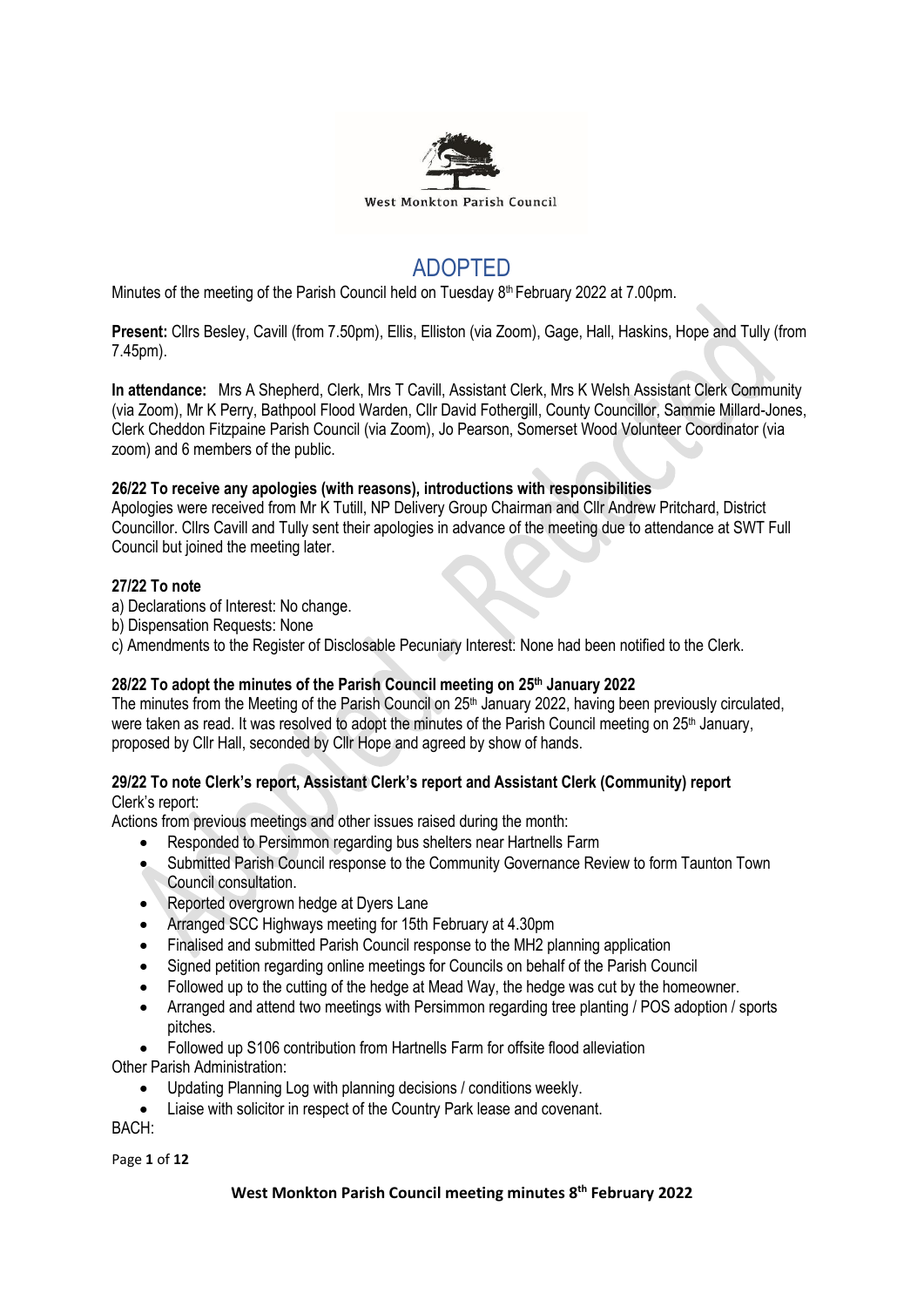- Air conditioning installation in Activity Hall was scheduled to take place on 3rd February but delayed due to the unit being out of stock. New installation date to be confirmed.
- Items ordered and delivered including mugs, new tables and new heavy duty door mat.
- Quote for carpet cleaning obtained.

• Next Committee Meeting to take place on Monday 14th March at 7pm.

Meetings last month:

4th January – Agenda run through meeting (Business PC Meeting agenda)

4th January – MH2 Planning Application meeting

5th January – LGR Clerks Session

5th January – Country Park Working Group Meeting

6th January – Meeting with SALC regarding CGR

10th January – MH1 meeting with SWT

11th January – Parish Council Meeting (Business)

14th January – Meeting with Persimmon / SWT re MH1 Trees

17th January – Carbon Literacy Training

18th January – Agenda run through meeting (Community / Project PC Meeting agenda)

19th January – LGR Clerks Session

20th January – CP Working Group meeting re queries from solicitor about the lease.

21st January – Audit Working Group Meeting

21st January – MH1 meeting with Persimmon

25th January – Parish Council Meeting (Community / Project)

28th January – Agenda run through meeting (Business PC meeting agenda)

28th January – MH1 meeting with Persimmon

Meetings this month:

1st – 2nd February – Annual Leave – Community Governance Study Days

3rd February – MH1 Tree Zoning Meeting

3rd February – LGR Advisory Board Meeting

4th February – LGR Joint Committee

8th February – Parish Council Meeting (Business)

15th February – SCC Highways Meeting

15th February – A358 Dualling Community Forum Event

17th February – Town and Parish Council Conference re LGR

22nd February – Parish Council Meeting (Community / Project)

24th – 25th February – Annual Leave

Assistant Clerk's Report:

- Actioned decisions made by Council and attended virtual and actual meetings.
- Distribution of newsletters ref corona virus pandemic, and other information from other agencies.
- Parish administration
	- $\circ$  Meeting at Farriers green steps M Davies to consult with contractors for best solution sort field drain, install safe gradient and safety barrier.
	- o Research Ideas and costs for Queens Platinum Jubilee
	- $\circ$  Continue regular reporting of potholes, drainage issues hedges etc etc to SWT and to SCC
- Neighbourhood Plan: Regulation 16 submitted to SWT; information packs distributed to three Village Halls. Article explaining the process of Neighbourhood Planning posted on Monkton Matters. Regulation 16 stage has now closed. A Rhodes working though responses.
- Planning
	- $\circ$  Applications forwarded and powerpoint presentations prepared. Check applications for compliance with NP. Request extensions to consultation period when required.
- Climate change and ecological emergency
	- o On-going with B Turner. Develop the next 6 months programme agreed.
	- o Research planting ideas/POS best use

Page **2** of **12**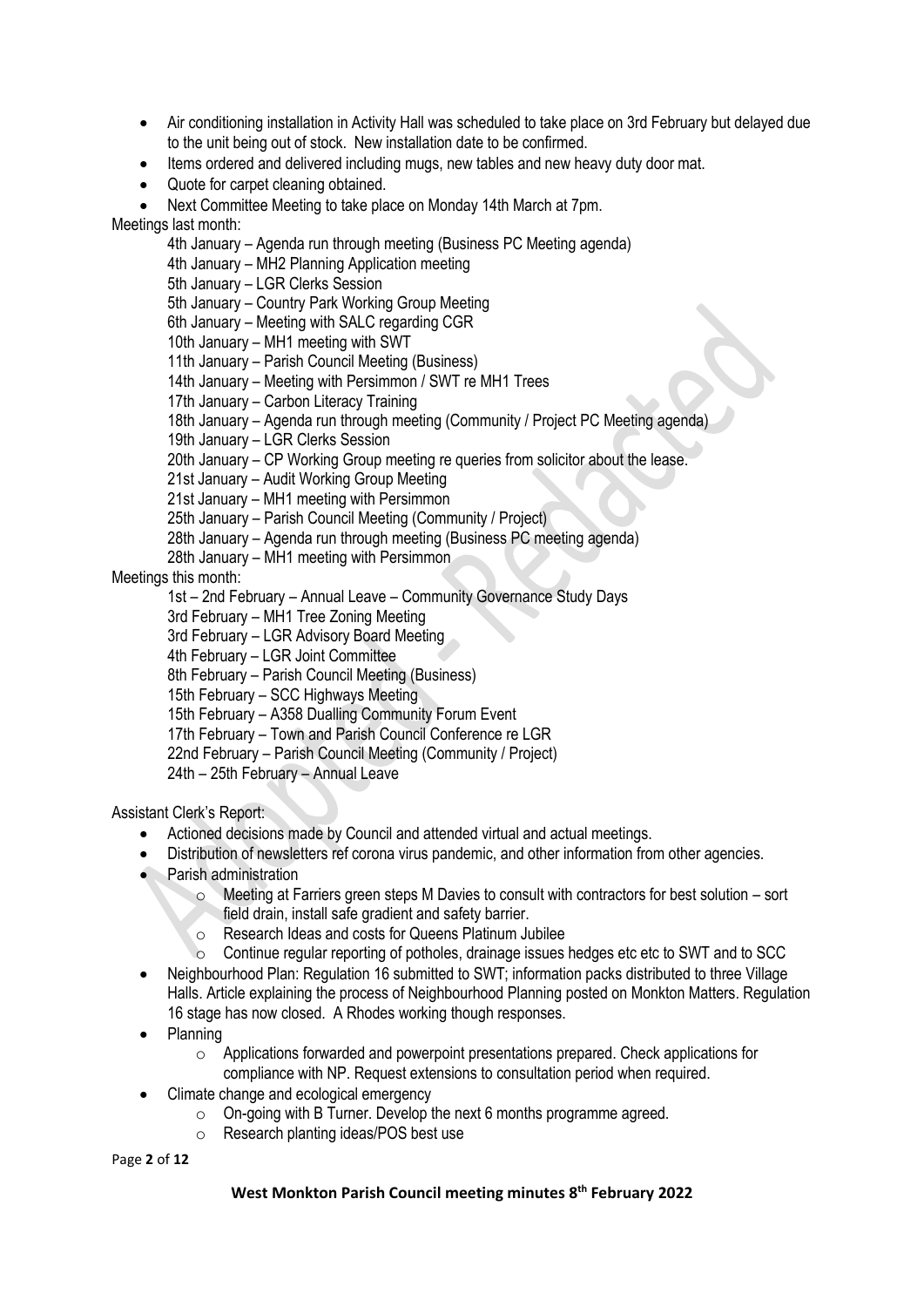- CIL projects:
	- o Safer route to school at CP, ongoing.
	- $\circ$  T-M Led lighting project agreed and funds disbursed. Bethan and Andy to create Press release.
- **Finance** 
	- $\circ$  Reconciliation of CIL accounts completed, extra sheets added to finance spreadsheet and CIL account spreadsheet.
	- o Registration onto training programmes
	- o Monthly bank reconciliation of accounts (7 accounts).

Assistant Clerk (Community) Report:

- Attended Climate Literacy Training
- Attended Parish Council Meetings
- Attended Agenda Run through meeting for Parish Meeting
- Updated Community Survey using new laptop ready for approval with a covering letter
- Created Poster for Volunteers for Dyers Brook Clearance and advertised on Monkton Matters and on all notice boards in the Parish
- Created Risk Assessment for Litter Picking
- Advertised, coordinated and administration of volunteers for the above
- 3 New Volunteers signed up
- Safety briefing and attendance at litter pick
- Met with Debbie Harris to discuss her role report of meeting sent to Clerks
- Created Poster for Companion Volunteers following meeting with Village Agent
- Noticeboard updates x 3
- Registered and started SLCC course
- Monitored and Updated Monkton Matters
- Created articles for Monkton Matters
- Drafted email re: community transport for Paul Elliston to agree
- Amended/Updated Community Survey now ready for Paul Elliston to agree ready for next Parish Council Meeting

# **30/22 Local Government Re-Organisation - update**

Clerk confirmed that the next LGR Advisory Board meeting took place on 3rd February and LGR Joint Committee meeting on 4<sup>th</sup> February.

The next Town / Parish Council Conference is also scheduled to take place on  $17<sup>th</sup>$  February from 6-9pm virtually.

Cllr D Fothergill reported that following the Secretary of State for Levelling Up, Housing and Communities (DLUHC) decision to support the move to a single Unitary Council across Somerset the Structural Changes Order was laid before Parliament on 24th January. The agreed vesting date remains 1st April 2023. The first elections to the new authority together with Somerset Town and Parish elections will be held on 5th May 2022. Alyn Jones is now the Programme Director for the LGR. Alyn Jones role in SCC Highways is being backfilled externally.

# **31/22 SCC Report from Cllr D Fothergill**

Cllr Fothergill reported on the following:

Coronavirus infection rates: As of 28th January the number of confirmed Covid cases in Somerset was 106,569 (27% up from 83,300 on 30th December) and the number of Covid-attributed deaths 977. The rate per 100,000 stands at 964.2 (766.6) for Somerset with Mendip at 766.5 (892.0), Sedgemoor at 1143.1 (756.6), South Somerset 921.3 (684.3) and SW&T at 1016.0 (770.4). The number of total deaths across the County is currently below the 5-year average and the latest R-value for Somerset is between 0.8 and 1.1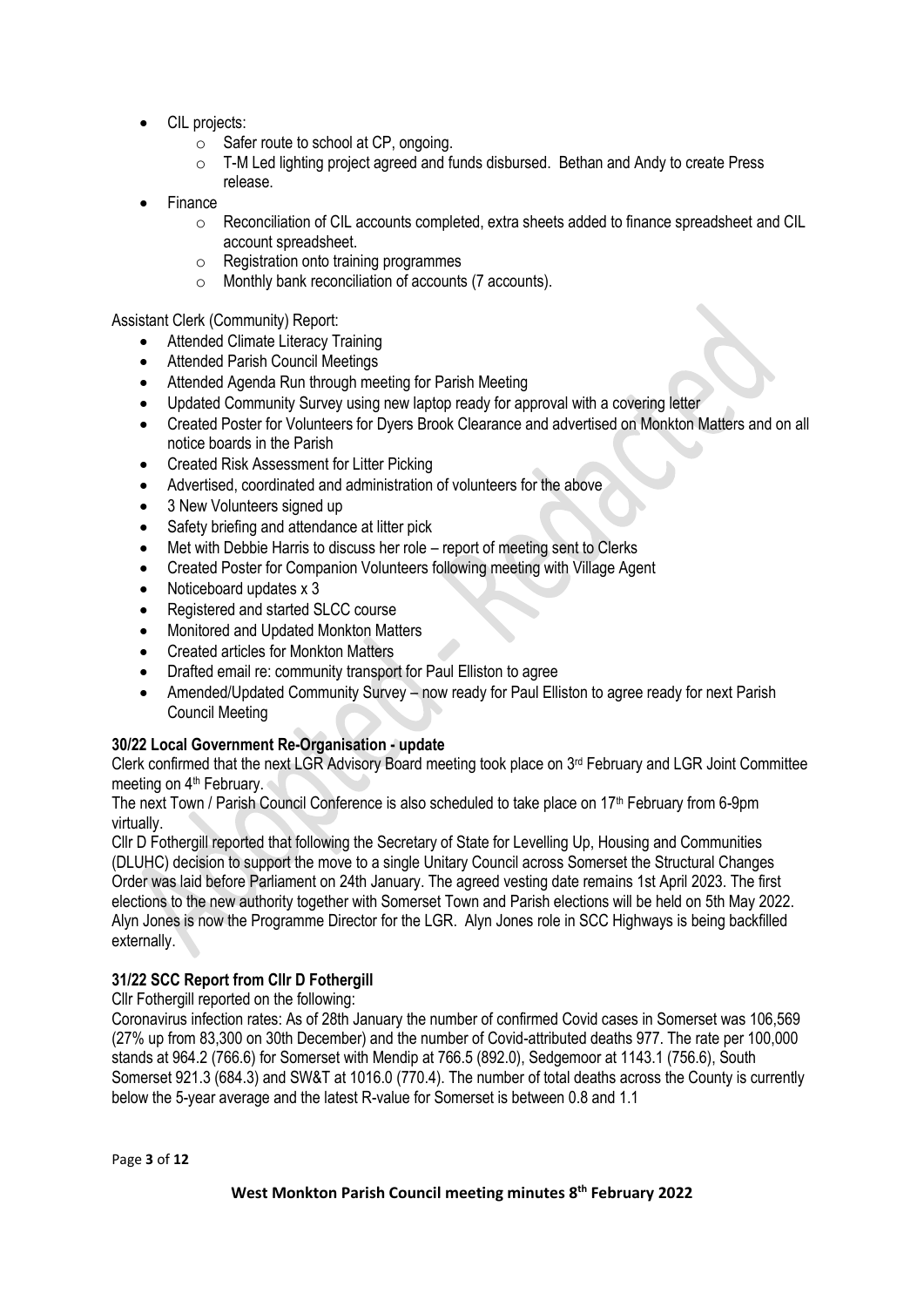Infection rates in Somerset continue to be extremely high. With the new Omicron variant it is still advisable, even for those who have had both jabs and the relaxation in Government guidelines to continue to observe Social Distancing and to always ventilate indoor areas.

Somerset Coronavirus Support Helpline: A single phone number continues to be available for anyone in Somerset who needs Coronavirus-related support. 0300 790 6275, is open seven days a week from 8am to 6pm. Vaccination programmes roll-out: Somerset continues to have one of the highest vaccination rates in the country with the latest figures showing over 96.2% of the 18+ population having had one dose of vaccine and 93.8% having had both doses. In total 63.7% of the adult population have also received their booster.

County Council Revenue Budget: Somerset County Council has published its last draft proposed budget ahead of the creation of a new unitary Somerset Council in April 2023. The council is proposing major increases in investment in care services, with an increase for Adult Social Care of £18m (13%), and over £12m (also 13%) for Children's Services. The increase in funding for Adult Social Care in part reflects the council's recent decision to support an increase in carers pay and to provide a retention bonus for care staff in Somerset. This is intended to support the recruitment and retention of staff in a challenging job market for care services.

County Council Capital Budget: SCC is proposing to allocate £48 million for capital spending in the coming year. This includes substantial investment in measures to tackle climate change, building on the council's successful Climate Emergency Community Fund. The council has allocated £1 million in new match funding to support the "decarbonisation" of schools – on top of the existing £7.8 million investment in decarbonising the council's buildings, including libraries. A further £1 million has been allocated for electric fleet vehicles and charging infrastructure. A new investment of  $£1$  million has been allocated to local transport schemes.

Proposed Council Tax: Council Tax for SCC is proposed to rise by two per cent with a further one per cent rise for the social care precept. This compares to UK inflation in December running at over four percent and will mean that Somerset County Council continues to set one of the lowest County Tax rates in the UK.

Somerset libraries: Since libraries reopened their doors last April, Somerset Libraries have had over half a million visits and have welcomed over 16,000 new members. To encourage even more people to reconnect with library services and support communities as they start to recover from the impact of the pandemic Somerset Libraries is running two initiatives from 21st January until the 31st March. Children and young people aged 17 and under will not be charged for using any library services. This includes requesting books from other libraries, borrowing DVDs and no charges for the late return of items! The service will also be happy to clear outstanding charges, for all customers, incurred before 21st January 2022, no questions asked. To take advantage of this 'welcome back' offer, visit your local library before the 31st March and speak to a member of staff.

Climate change action 1: Somerset County Council has been ranked as the top county council in the UK when it comes to taking a lead on climate change. Climate Emergency UK has ranked all 409 local authorities, scoring them against nine categories, including how well councils' plans would mitigate the impact of climate change locally, whether the climate and ecological emergency was integrated into existing policies, community engagement, climate education, scale of emissions targets, and commitments to tackle the ecological emergency. Somerset County Council was named as the top county council, meanwhile Somerset West & Taunton Council was ranked as the top district council

Climate change action 2: A grant available to help Somerset people benefit from energy efficient installations worth up to £10,000 has been extended until June 2022. The Green Homes Grant Scheme allows eligible homeowners to apply for vouchers to install climate-friendly energy saving measures such as insulation, air source heat pumps, or double glazing. The work can be worth up to £10,000, with nothing for homeowners to pay towards the cost of the works. To be eligible for the grants, the residents of the property must have a low income and the Energy Performance Certificate (EPC) for the property must be rated D, E, F or G. visit [www.heatsomerset.co.uk](http://www.heatsomerset.co.uk/) for more information.

Voluntary Sector funding – SCC and all District Councils in Somerset have agreed that all funds to the voluntary sector will be guaranteed for the next 2 years.

### **32/22 SW+T Council reports from Cllrs Cavill, Pritchard and Tully**

Apologies were received from Cllrs Cavill, Pritchard and Tully in advance of the meeting as they were all attending the SWT Full Council meeting. Cllr Cavill provided the following report in advance of the meeting which was relayed by the Assistant Clerk:

Page **4** of **12**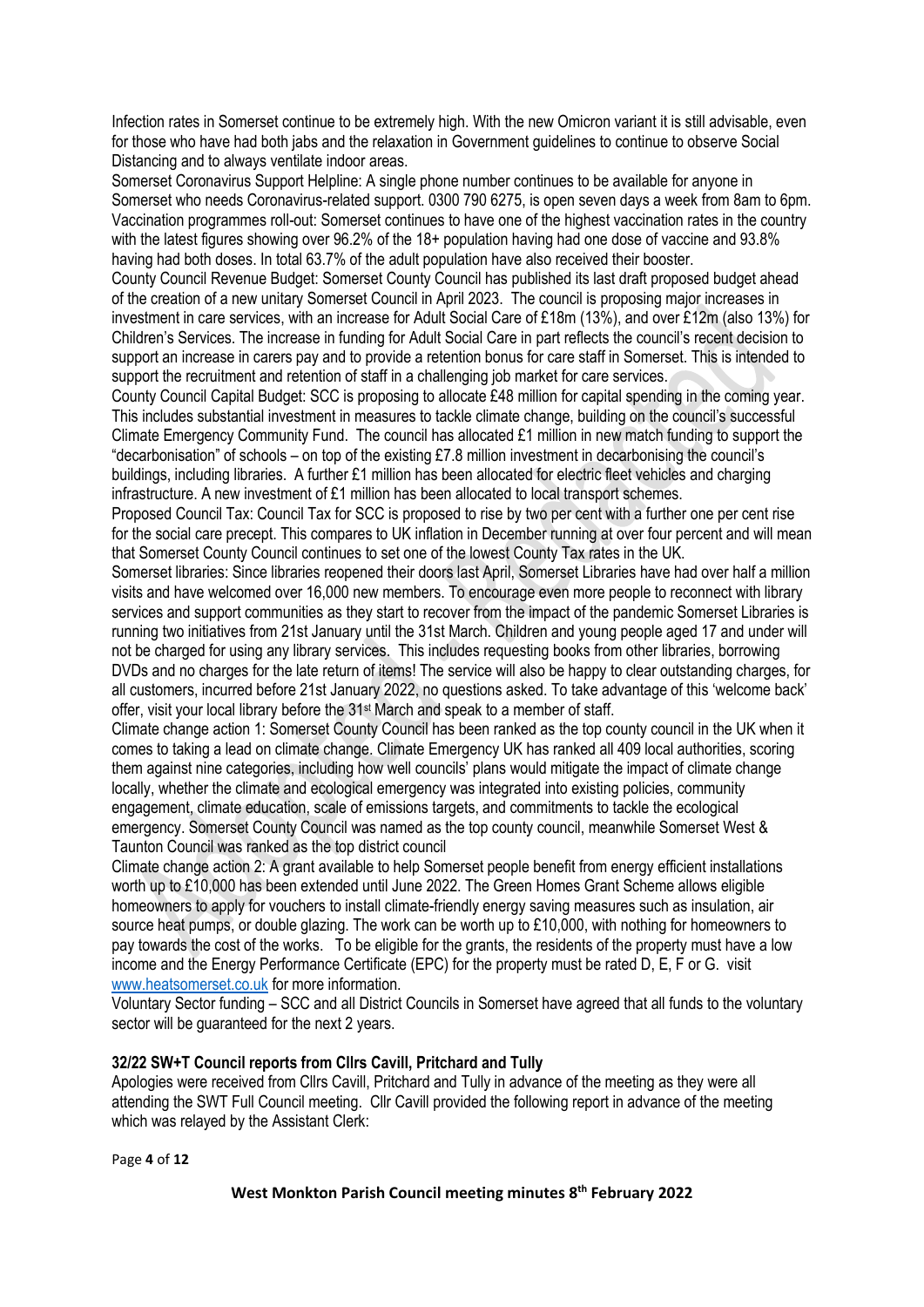CGR - There is little that I can report on the subject at the moment as it is all confidential subject to a full report being produced. Suffice it to say that it has been recognized that West Monkton put in a robust response. The preferred option will be presented to full council meeting on the 5th March.

The preferred option report should be available on the SWT website four days before that date.

The full SWT council meeting this evening deals with the social housing revenue account budget setting. It includes the new rent for our social houses which will be an increase on 4.1%.

There is also a substantial capital budget set for the 22/23 period, in particular dealing with Zero Carbon Build. Within the executive portfolio holders' reports it is interesting to note:

-that the leader reports the lease has been agreed for the Country Park

-that the planning report contains a section on the 5-year housing supply, which for the Taunton Deane area is seriously at risk.

On 14th January the government published the latest housing delivery test measurement. SWT figure is 76% and there is now risk that it will fall below the 75% threshold. If so, that would trigger the presumption in favour of sustainable development, i.e. first past the post…

### **33/22 Chairman's Parish Asset Report**

Cllr Haskins provided a summary of photographs taken in the parish of particular issues including:

- The inadequate width of the footpath between the canal and New Mill Inn in Bathpool. It was agreed that further enquiries needed to be made about ownership of the hedge, cutting the hedge back as far as possible and work to the surface to improve the width of the path.
- Hyde Lane fly tipping on private land and missing chevron at the end of the crash barrier over the M5.
- Pot holes in the parish and the need to report all pot holes on the SCC online reporting tool because the contractors will only deal with the potholes that have been reported even if there are others in close proximity.

Cllr Hope raised the litter bin at Heathfield Drive that has no top. Birds empty the contents of the bin onto the surrounding area. Clerk to liaise with SWT to establish if there are plans to replace the bin.

### **Public Question Time**

A member of the public requested an update in relation to the Country Park and Glebe Farm planning application. Cllr Besley confirmed that it is the Parish Councils understanding that the planning application has been submitted to SWT and is currently being validated. The details of what is included in the planning application have not yet been shared with the Parish Council and until such time as they are, the Parish Council will not express an opinion as to whether it supports or opposes the application.

A member of the public expressed dissatisfaction with the decision made by the Parish Council in respect of the Neighbourhood Plan at the Parish Council meeting on 11<sup>th</sup> January. A decision was made at the meeting to remove the first part of the housing objective that refers to the Country Park. The member of the public expressed a view that both parts should have been removed. It was confirmed that all the information is now with the Independent Examiner and that members of the public can make representations if they are unhappy with the decision taken by the Parish Council.

A member of the public expressed concern that although the Rural Solutions suggested amendments to the Neighbourhood Plan were included as an objective rather than a policy that a developer like Rural Solutions could still quote the objective as a material consideration. The member of the public questioned why the suggested amendments by Rural Solutions were included in the Neighbourhood Plan at all. Assistant Clerk confirmed that due process in relation to the Neighbourhood Plan and the relevant regulations were followed. The Neighbourhood Plan is now with the Independent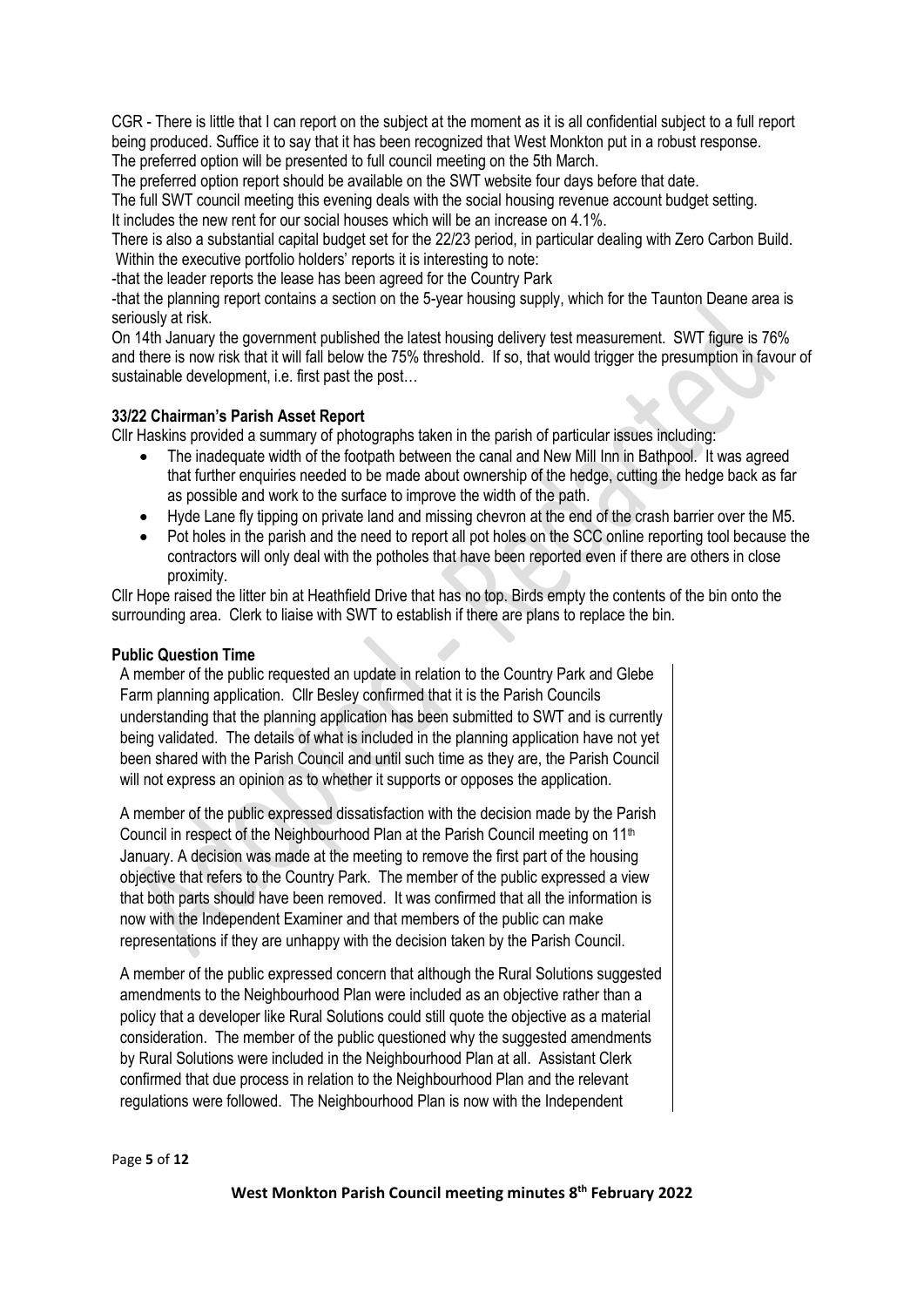Examiner to consider. The objective that was included has been included in other local Neighbourhood Plans.

A member of the public explained that although it is understood that the Independent Examiner has the ultimate decision the local community would like the support of the Parish Council and that Rural Solutions as a developer raises concern locally.

# **34/22 Planning**

# **a) To consider planning applications received**

48/22/0005 Demolition of garage/workshop and erection of 1 No. detached dwelling with garages and associated alterations to access on land west of Church Hill, West Monkton (resubmission of 48/21/0005) West Monkton Parish Council supports this application.

The PC notes the principle of residential accommodation in this location is acceptable because it is within the settlement boundary for West Monkton. The 'backland' pattern of development recommends minimum distance between neighbouring dwellings and this application conforms with that. Additional hedge planting in the existing hedgerows is supported as it will increase the screening from adjacent properties.

The TPO on 4 trees and 3 groups of trees is supported. West Monkton Parish Council recommends that there will be compensatory tree planting for the loss of the outbuildings being demolished.

The conformity of the application with NP policies H2 Materials, H3 Bin storage, and R1 Dark skies is supported. To further support the R1 Dark Skies policy it is recommended that all lighting (internal and external) on the site will be sensitive to the Hestercombe SAC, avoiding spillage, and using motion sensitive and down lit lighting outside. The lighting should be warm white LED.

The net gain in biodiversity achieved through enhanced hedgerow planting, installation of bat and bird boxes and bee bricks, and preservation of the natural bat roost is supported as it is in conformity with the emerging revised NP Policy R6 Trees and Hedgerows. British grown shrubs and trees should be sourced and supported by FSC stakes, and biodegradable protectors. During construction the Parish Council supports the Tree protection fencing and Root Protection area described in the Arboriculture report.

The Parish Council would refer to see the proposed tarmac hardstanding by the garage replaced with a permeable surface to reduce the amount of surface water run-off.

The Parish Council notes the limitations to the north-eastern visibility splay on the access onto Church Hill, and also the mitigation offered by the Manual for Streets.

# **b) To note that Planning decisions made are available on SW+T Council website filed under the application number**

**Noted** 

*It was agreed to defer consideration of item 10: 'MH1 Tree Planting, Play Park remedials, POS adoption and Sports Pitches' to the confidential session at the end of the meeting due to the confidential nature of the negotiations that are currently taking place with the developer.*

# **35/22 Community**

# **a) To approve Community Survey**

Subject to some final tweaks to be made by Assistant Clerk (Community) in consultation with Cllr Elliston the Community Survey was approved, proposed by Cllr Elliston, seconded by Cllr Hall and agreed with all in favour.

# **b) To discuss the Queen's Jubilee celebrations in the Parish**

Clerk explained that there were two elements to the Jubilee celebrations. One relating to possible celebrations at the Country Park and another relating to celebrations in the rest of the Parish.

Jo Pearson outlined the possible plans for celebrations at the Country Park including the Military Wives Choir performing, a BBQ by Ed Cullen and a fire beacon. A Taunton Platinum Jubilee Champions meeting is taking place next week which Jo Pearson and Cllr Hall plan to attend. It was agreed that a Working Group should be set up with representatives of CFPC and WMPC to take this forward and that plans should be developed with

Page **6** of **12**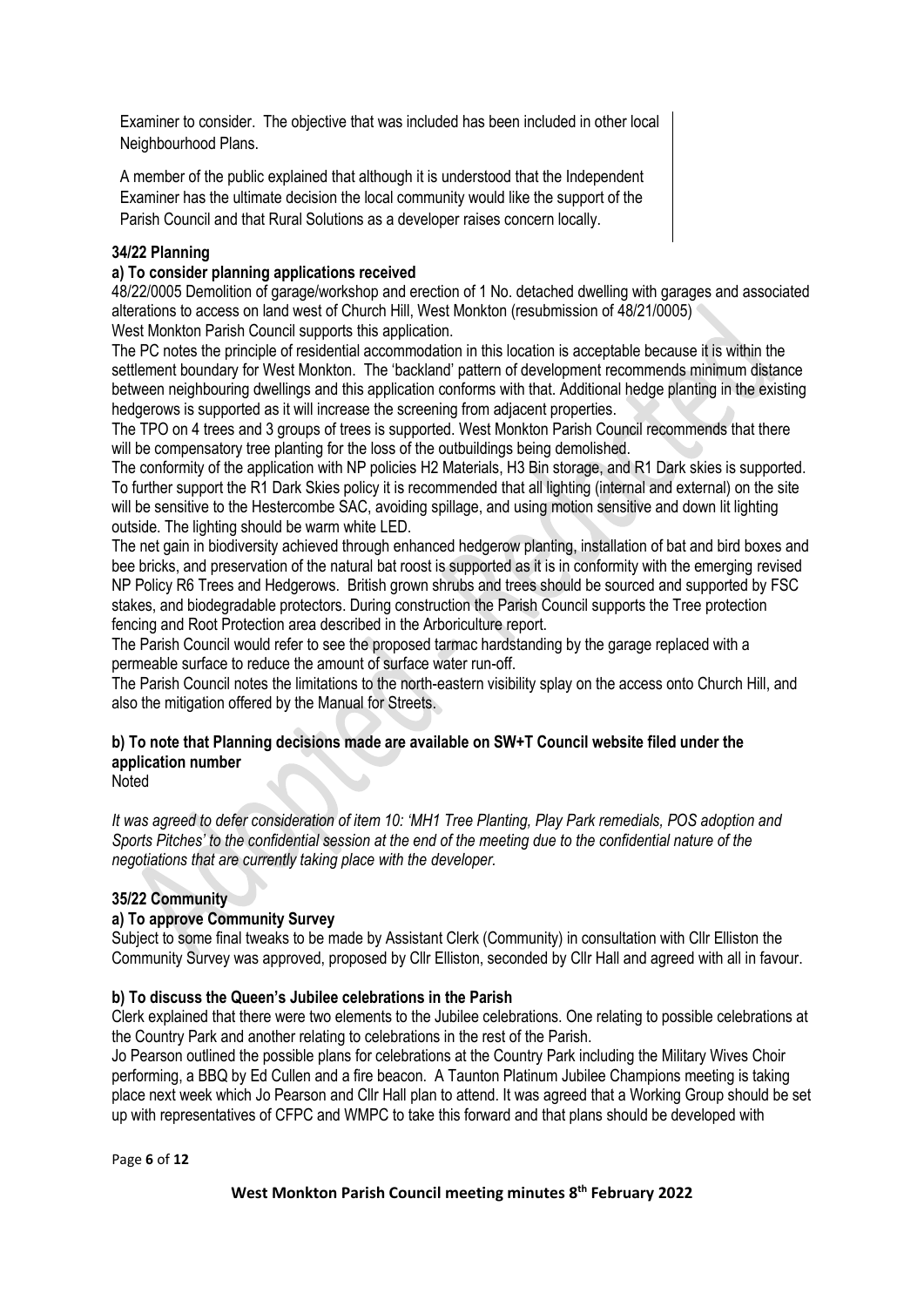associated costs for consideration at the next meeting. Assistant Clerk (Community) to support the celebration plans for the Country Park.

Assistant Clerk (Community) outlined some celebration ideas for the rest of the Parish including street parties, competitions like the best decorated street, platinum pudding competitions etc. Information inviting ideas has been added to the village news.

Other ideas like tree planting, mugs for the primary school children and craft activities were also discussed. Celebrations to be given further consideration at future PC meetings.

### **36/22 Reports, including recent developments, matters to consider and decisions to be made: a) Bathpool Flood Warden: Mr Kevin Perry**

Mr Perry reported that the January rainfall was low, only two thirds of the rainfall last year fell this year and only 43% of the long term average for the South West. The relief pump has consequently been returned into storage. FWAG have advised that there has been an issue with SWT regarding the Drainage Consent in respect of the Leaky Dams which is causing a delay.

The owner of the land where the leaky dams are proposed requires a letter requesting their permission to carry out the associated works. It was resolved that the Clerk write to the land owners as required. Proposed by Cllr Hall, seconded by Cllr Gage and agreed with all in favour.

# **b) NP Delivery Group Chairman: Mr K Tutill / Assistant Clerk; Update.**

Apologies were received from Mr Tutill but the following report was sent in advance of the meeting and read by the Assistant Clerk:

Sorry but I am unable to make the meeting tonight.

A summary of the update on the SEA issue raised by A Rhodes in her last email follows.

Because the NP was subject to a Habitats Regulations Assessment, the requirement for a Strategic

Environmental Assessment was triggered. Lepus, the consulting company, and A. Rhodes have decided on a course of action to cover this.

Because previous iterations of the NP HRA and SEA have concluded that the NP would be unlikely to have sufficient effects on the Environment and on the Conservation objectives of European sites, Ann and Lepus have agreed the most expedient way to proceed would be to combine the SEA Scoping and Environment report into one document and consult on both at the same time.

This consultation was published on 3rd February and will close on 10th March, which will be after the next round of PC meetings.

I doubt that we will hear anything definitive from her before the middle of March.

If there is to be a referendum, we are getting closer to one coinciding with the elections in May. Hopefully that will not be necessary.

### **c) Councillors with roles of responsibility (not all Councillors will have a report to make) Footpaths**

Cllr Gage reported that a new officer is in post at SCC through whom requests for new gates are made. The new officer has requested a site meeting. 5 additional gates have been requested; 3 for Coombe Bottom and 1 for Overton.

Information about the process for diversion of the footpath near Gotton discussed at the last meeting has been passed to the landowner. The application could cost up to £1500-2000.

# **BACH Chairman**;

Cllrs Haskins and Gage outlined a proposal for the BACH extension whereby a prefabricated timber frame structure could be made. The structure would be separate from the BACH with a 4-6 inch gap between it and the BACH. Access from the BACH to the structure would be in place of the existing window at the rear of the BACH. This would make the proposed structure bigger than previously envisaged enabling the school 3-4 metres and the BACH 6-7 metres of additional storage. Cllr Haskins confirmed that he would develop some sketches / plans. Cllr Gage confirmed that he has a meeting arranged with the Business Manager of the school to talk through the proposal.

Page **7** of **12**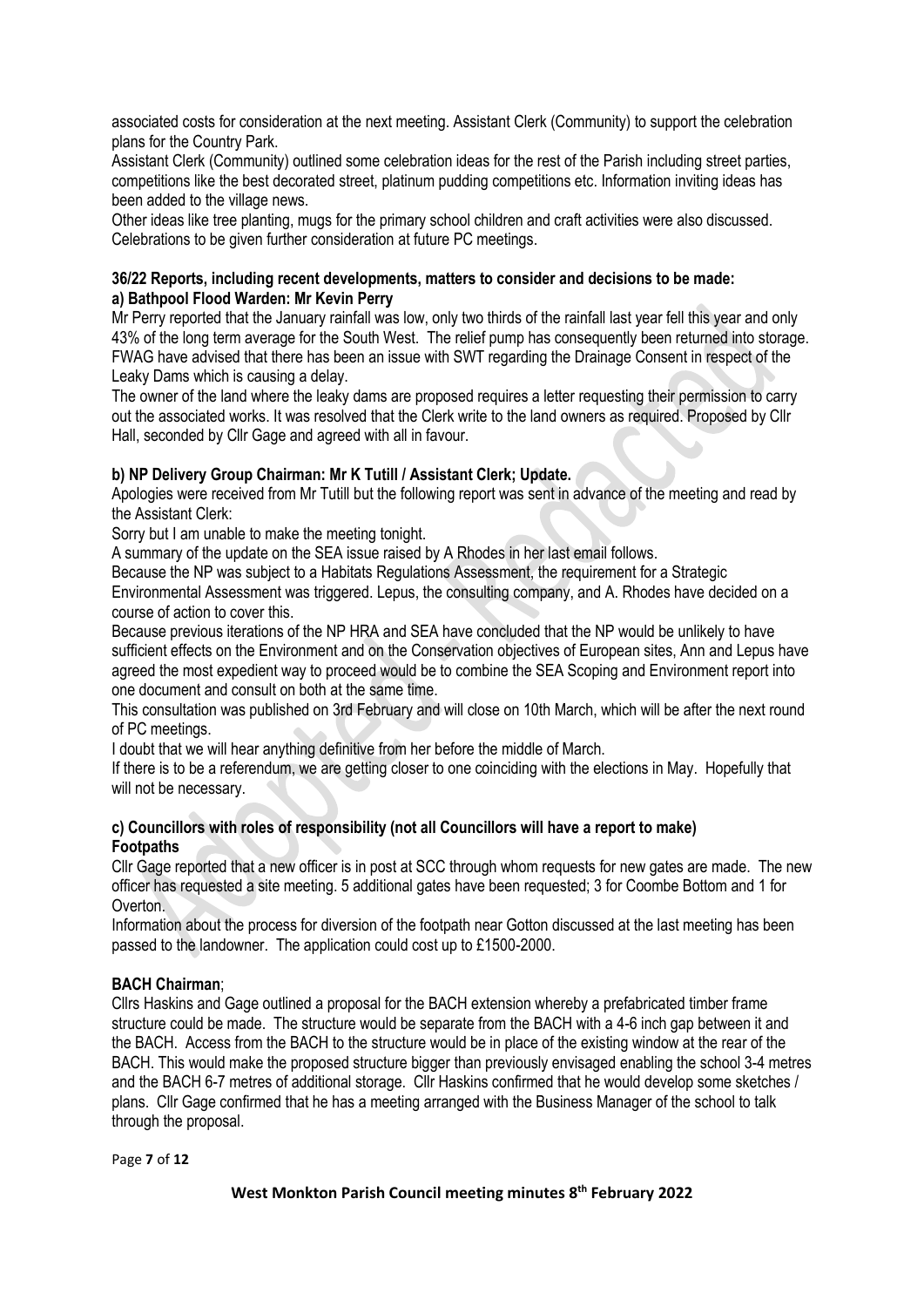Cllr Gage also reported that the dishwasher at the BACH has been serviced and a sign developed advising hirers of how to use the dishwasher correctly.

# **Highways;**

Cllr Besley reported that a meeting has been arranged with SCC Highways on 15<sup>th</sup> February. There are several items to cover at the meeting particularly relating to signage.

### **Water Resilience;**

Cllrs Cavill and Hall confirmed that there was nothing to report.

# **Safe Routes to School**;

Cllr Tully confirmed that he had nothing to report.

# **Public Open Spaces/ Children's Play Areas and Recreation;**

Cllr Hope confirmed that he had nothing further to report to that being discussed in the confidential session later in the meeting.

# **Transportation**;

Cllr Elliston confirmed that the email to neighbouring parishes about a possible community transport scheme is being finalised and will be circulated by the Assistant Clerk (Community) shortly.

Cllr Elliston confirmed that SCC have confirmed that there are sufficient funds to continue to run the number 12 bus service until August 2023.

# **d) Communications Report - Clerk.**

Parish Council Website:

- A358 Taunton to Southfields Community update added
- Climate Change page updated with articles about the Climate Change Programme.
- Highways updates including for Creech Castle works.
- Regular updates to Highways (including road closures), Planning, Finance and Parish Council pages carried out.

Parish Council Facebook Page:

- Page likes / followers now at 703.
- Posts added sharing the news items added to the website.

Monkton Matters

- 18 new articles added in January.
- Articles on Monkton Matters being shared on Monkton Matters Facebook page to pull users to the website.
- Business directory now live and has details of 7 businesses so far.

### **e) GDPR**

Nothing to report.

# **f) WMPC Chairman; Cllr Haskins**

Cllr Haskins requested Councillors to submit their contribution for inclusion in the Annual Report. Clerk confirmed that the structure of the Annual Report is being updated this year to reflect the Councils agreed vision and objectives and that information about income and expenditure will be presented using pie charts or similar.

# **Representatives on outside bodies/Response to Consultations:**

# **g) West Monkton Village Hall Management Committee**

Cllr Tully confirmed that the Committee are making enquiries about insulating the roof and installing a ground source heat pump, some information about the proposals should be available in 2 weeks.

# **h) The Spital Trust**

Cllr Ellis confirmed that she had nothing to report. The next meeting of the Spital Trust is scheduled to take place in March.

Page **8** of **12**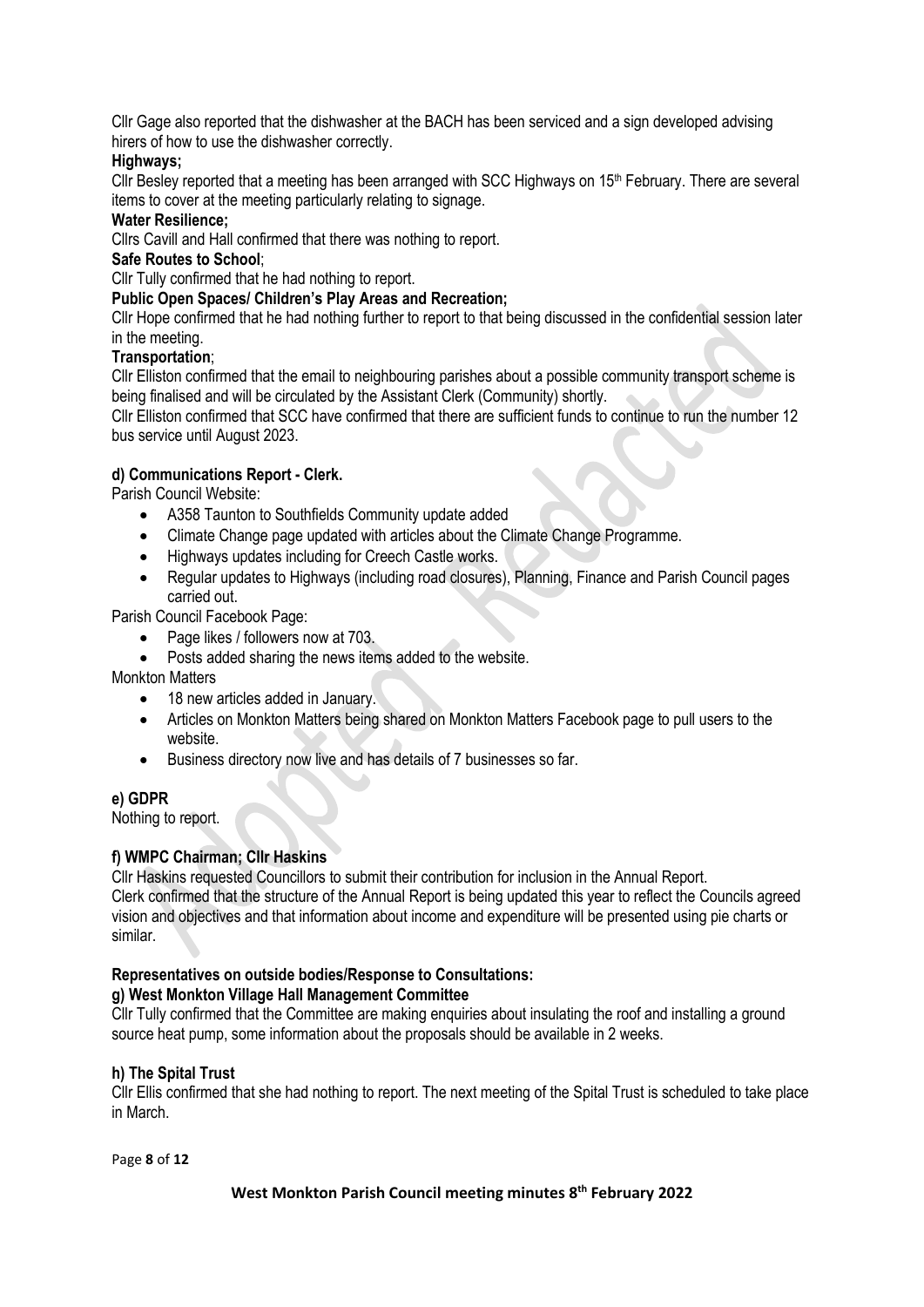### **i) Any events at which WMPC was represented**

Cllr Gage raised the area outside the BACH and the need for a tidy up and cutting of the grass. Assistant Clerk to request that the DLO include cutting in its quote for next year and volunteers are found to tidy the planted areas. It was agreed that a letter from the school confirming the arrangements should be requested.

### **j) Consultations responses to be developed / approved for submission**

No consultation responses for approval

### **37/22 Finance**

### **a) BACH Finance to 31 st December 2021.**

Clerk summarised the BACH Finance report circulated in advance of the meeting which confirmed the income and expenditure in relation to the BACH up to the 31st January 2022.

### **b) Parish Council Finance - To note**

- Arrangements for Queens Platinum Jubilee Possible options had been considered earlier in the agenda and it was agreed to proceed with preliminary enquiries.
- CIL projects to note

In addition to refurbishment of St Quintins and Possible Meadway play areas:

- $\circ$  Retro fit Village Hall, replace lighting with LEDs, insulate walls and roof waiting for contact from Colin Bentley for quotes/ grants applied for
- o Security fencing/lighting/cameras for West Monkton Cricket Club
- o Upstairs bar area at T-M
- *Resolution deferred from Dec meeting*: to accept the next 6 month's Climate Initiative programme as outlined, including associated costs of delivery by Businessallaboutyou and prizes/awards when appropriate. When applicable, costs to be advised prior to the event. To be allocated to Environment budget line.

Proposed by Cllr P Elliston, seconded Cllr R Tully and all agreed by show of hands.

- To note the next meeting of the Audit Working Party on Friday 22 April 2022 at 9.00 am by zoom.
- To approve receipts and payments as listed below. As the end of the financial year approaches, to approve virement i.e. the reallocation of funds within the budget from one budget line to another, where/if necessary. Proposed by Cllr Ellis, seconded by Cllr Hall and all agreed by show of hands.
- To note from SALC **Clerks / Officers Pay:**
	- Unfortunately there is still no agreement between all the represented factions as to the pay award for 2021 – yes, I do mean April 2021 – Clerks / Officers that are on a contract that uses the National Pay Scales will be entitled to the difference in backpay from April 1<sup>st</sup> 2021. This is worth flagging up with your Council and of course this could now slip into the 2022/23 year as its taking so long.

### c) Receipts and payments

.

*Information relating to named, or otherwise identifiable, individuals is confidential and has been redacted in documents placed in the public domain.*

| <b>Receipts</b> |                                                                                                                |
|-----------------|----------------------------------------------------------------------------------------------------------------|
| Interest Lloyds | £ 0.59, Jan 10th statement                                                                                     |
| Nationwide      | £3.22 Jan 31st statement                                                                                       |
| <b>PSDF</b>     | £5.72 Jan 4th statement                                                                                        |
| Unity Bank      | £5.18 (annual)                                                                                                 |
|                 | To note that the Unity Bank Instant Access Savings Account has increased the interest paid from 0.0% to 0.15%. |

Page **9** of **12**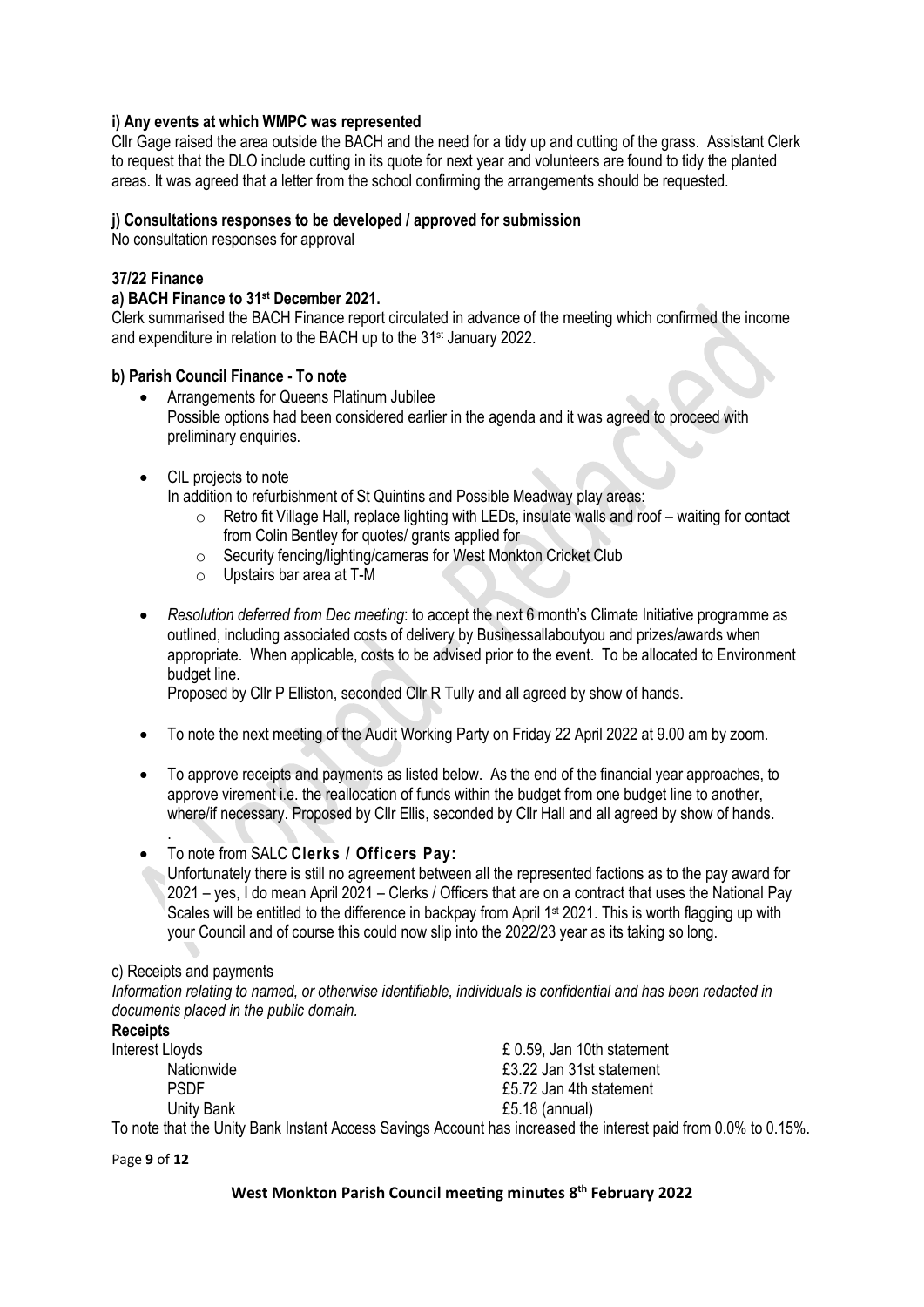To note that the Annual Management Charge for the PSDF will revert to its former rate of 0.08%.

| w,<br>payee                                            | <b>Payment</b><br>ex vat | Vat    | <b>Total</b> | How<br>paid | <b>Budget line</b>                       |
|--------------------------------------------------------|--------------------------|--------|--------------|-------------|------------------------------------------|
|                                                        |                          |        |              |             |                                          |
|                                                        |                          |        |              |             |                                          |
| <b>Employment costs</b>                                |                          |        |              | bacs        | Salaries/pensions/HMRC                   |
| A Hall exp - ink                                       | 28.27                    | 5.66   | 33.93        | bacs        | CP vol                                   |
| {B Turner exp bird prizes                              | 21.98                    | No vat | 21.98        | bacs        | env                                      |
| <b>{B Turner exp foodbox</b>                           | 23.81                    | No vat | 23.81        | bacs        | Food box fund                            |
| {Single payment to B Turner                            |                          |        | (45.79)      |             |                                          |
| S Rolls Lengthsmans Services in Jan                    | 62.95                    | No vat | 62.95        | bacs        | Lengthsmans services                     |
| S Rolls Lengthsman services CIL<br>footpath gates      |                          | No vat |              | bacs        | <b>CIL</b>                               |
| <b>B Turner Environment initiatives/comms</b>          | 150.00                   | No vat | 150.00       | bacs        | environment                              |
| Feb invoice                                            |                          |        |              |             |                                          |
| WMPC <sub>13</sub>                                     |                          |        |              |             |                                          |
| Burnham Portaloo at CP Jan                             | 84.00                    | 16.80  | 100.80       | bacs        | CP vol                                   |
| SWT 3x litter/recycling bins                           | 1381.47                  | 276.29 | 1657.76      | bacs        | Split between Litterbin purch<br>and env |
| <b>Create Streets report</b>                           | 1000.00                  | 200.00 | 1200.00      | bacs        | env                                      |
| Re-validated PEA at CP for SWT                         | 1159.30                  | 231.86 | 1391.16      | bacs        | CP/CIL?share wCFPC?                      |
| Bramble and Wild, wreath                               | 40.00                    | No vat | 40.00        | bacs        | <b>SA</b>                                |
| Water2business allotments                              | 21.50                    | No vat | 21.50        | bacs        | allotments                               |
| Aspen service dish washer at BACH                      | 75.00                    | 15.00  | 90.00        | bacs        | <b>BACH</b>                              |
| QSS IT GDPR monthly maintenance x3                     | 25.50                    | 5.10   | 30.60        | bacs        | $\mathsf{I}\mathsf{T}$                   |
| laptops                                                |                          |        |              |             |                                          |
| Wood to repair FG noticeboard, depends                 | 120.00                   | +vat   |              |             | noticeboards                             |
| on size                                                |                          |        |              |             |                                          |
| Viking, partial shipment back order from<br>Dec 472259 | 29.12                    | 5.85   | 35.12        | bacs        | Sundry admin                             |
| Wee Trees forest school fence<br>Approved Jan          | 782.60                   | 146.92 | 929.52       | bacs        | CIL share with CFPC ex vat               |

**Payments**

*Any other invoices received before 8thFeb 2022. Payments by bacs wherever possible.* Resolution: to make payments described above. Proposed by Cllr M Besley, seconded by Cllr H Ellis and all agreed by show of hands.

Payments made since last meeting of WMPC.

- 1. To note: Payments made using debit card
- Nil

2. To note: Payments by bacs/transfer:

CIL: funds to Tacchi-Morris for LED Lighting project £11000.00

3. To note: Payment by direct debit

Invoice 7089 Jan 29th Monthly payment of £12.00 + vat £2.40 = £14.40 to Tailored Auto Enrolment, (now RollPay) for the servicing plan.

Tailored auto enrolment pension deductions: £79.45

Invoice SWS 109525 Monthly invoice £59.80 + vat £11.96 = £71.76 to Somerset Web Services (13 mailboxes) Invoice SWS 10948 Monthly invoice for web life hosting (MM) £23.00 +vat4.60 = £27.60

Page **10** of **12**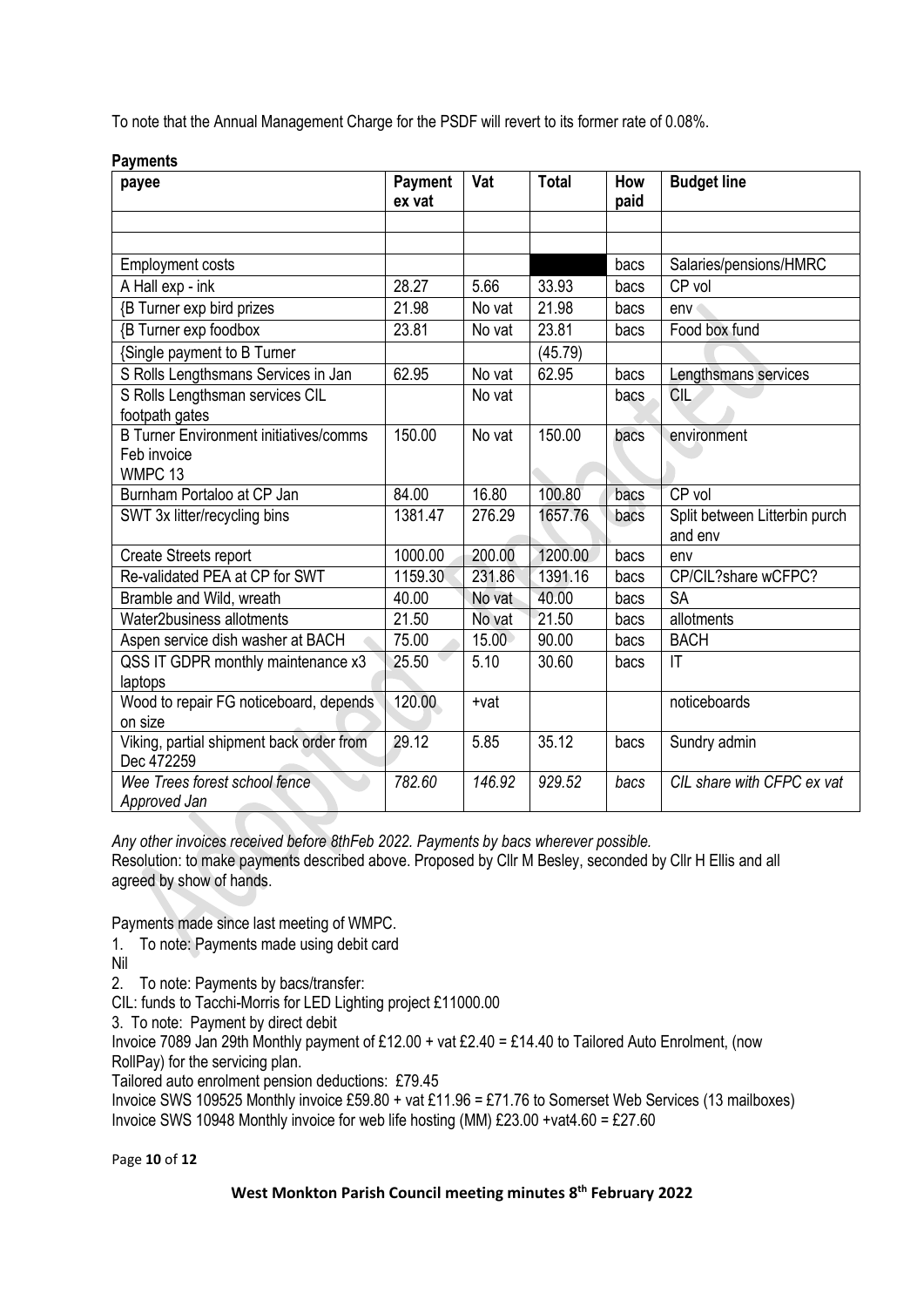Microsoft office £9.48. Unaccepted subscription on defunct laptop. 26/01/22 Has now been blocked by Lloyds Bank and if any further payments are taken, Lloyds will refund.

Invoice 109405 SWS annual renewals of hosting, word press support, back up service in total 580.00, vat 116.00  $= 696.00$ 

Legal and General pension deductions for Jan not on Jan statement – will appear later on Feb statement, therefore not shown on Jan column of 1 Feb spreadsheet.

4. Cheque

Nil

5. Transfer between accounts

£15000.00 from Deposit account to Treasurer's account

# **d) WMPC Bank reconciliation**

Bank reconciliation and budget check: please check on green financial sheet. Ask any questions by email. Bank reconciliation for 1st December is complete and balanced.

### *General notes on spreadsheet*

Each column heading is dated first of the month.

Each monthly receipt column is a snapshot of what has been received in the month prior to 1st of the month. Each monthly expenditure column itemizes payment that will be made (i.e., paying the last month's bills) after 1st of the month. These are the monthly list of payments for approval.

Bank statements for 1<sup>st</sup> of the month provide the figures shown on the financial sheet (bottom left - hand corner).

### **38/22 Other matters for report only – items for discussion - no decision**

### **a) Items for next meeting agenda – by Monday 14 th February 2022 or Monday 28th February 2022** Noted

Clerk confirmed that the meeting with the Planning Officer regarding the MH2 planning application is expected to take place on Thursday 17<sup>th</sup> February at 11am. As soon as confirmation is received the Clerk will circulate the details. Cllr Besley suggested that a spreadsheet capturing all the points made by the Parish Council in respect of the MH2 planning application should be developed so that any action points can be recorded. Clerk to develop.

### **Confidential Session**

### **39/22 Country Park Update**

Cllr Hall provided an update on progress with works in the Country Park. The planted mesh to go around the pond has been ordered and should be in place in 6 weeks time. A meeting has taken place about the dry stone walling to go around the pond. Quantock Hills AONB will fund the cost of the wall. 55 tonnes of faced stone is required and a quote is required. The wall will be constructed by the volunteers in the community with support from Quantock Hills AONB.

Work to labyrinth has also commenced.

### **40/22 MH1 Tree planting, Play Park remedials, POS adoption and Sports Pitches – to consider offer of transfer and financial contribution**

Clerk outlined the two offers received from Persimmon / Redrow; one in respect of the POS and one in respect of the Sports Pitches. A discussion and resolution followed.

### **41/22 Dates of forthcoming meetings:**

Parish Council:

Second Tuesday in the month (Business focused meeting) 2022: 8th Mar, 12th Apr, 10th May, 14th Jun, 12th Jul, 9th Aug, 13th Sep, 11th Oct, 8th Nov, 13th Dec. Fourth Tuesday in the month (Community / project focused meeting)

Page **11** of **12**